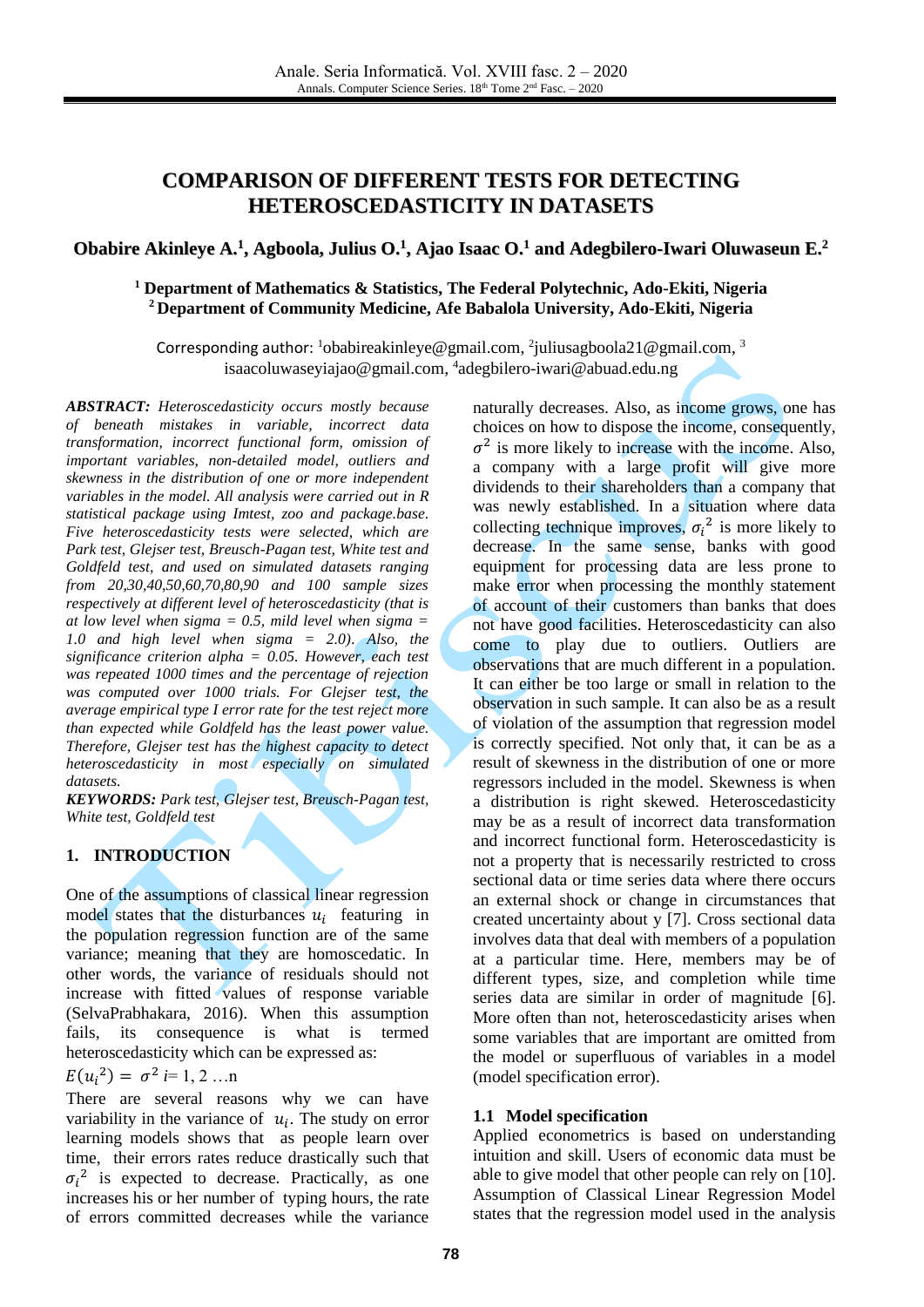## is correctly specified. Other problem called **model specification error or model specification bias** is encountered.

Users of economic data must have the following in their mindset:

- a. able to have a standard to choose a model for empirical analysis,
- b. recognize the model specification error types that can be encountered in practice,
- c. have in mind the result of specification error,
- d. how to discover specification error or recognize tools that can be used,
- e. discover the cure and good effect that can be used in detecting specification error,
- f. know how to judge the strength of competing models.

## **1.2 How to identify heteroscedasticity**

The residual from linear regression are

$$
e = Y - \hat{Y} = Y - X\hat{\beta}
$$

which is used in place of unobservable errors  $\varepsilon$  [\[3\].](#page-7-3) Residual are used to detect the behaviour of variance with datasets. Residual plots, where residuals  $\varepsilon_i$  are plotted on the y-axis against the dependent variable  $\hat{y}_i$  on the *x* axis are the most commonly used tool [\[2\].](#page-7-4) But when heteroscedasticity is present, most especially when the variance is proportional to a power of the mean, the residuals will appear in form of a fan shape.

This may not be the best method for detecting heteroscedasticity as it difficult to interpret, particularly when the positive and negative residuals do not exhibit the same general pattern [\[3\].](#page-7-3) Cook and Weisberg suggested that plotting the square residuals,  $e_i^2$  to account for this. Then, a wedge shape bounded below by 0 would indicate heteroscedasticity.

However, as [\[2\]](#page-7-4) pointed out, squaring residuals that are large in magnitude creates scaling problems; resulting to a plot where patterns in the rest of the residuals are difficult to see. They instead advocate for plotting the absolute residuals. This way, we do not need to identify positive and negative patterns, and do not need to worry about scaling issues. A wedge shape of the absolute residual also indicates heteroscedasticity where the variance increase with the mean. This is the plotting method that is used for identifying heteroscedasticity in the study.

#### **2. COMMON HETEROSCEDASTICITY PATTERNS**

There exists some likely assumptions about heteroscedasticity, they include:

## **Pattern 1:**

The error variance is proportional to  $X_i^2$ , i.e

$$
E({u_i}^2) = \sigma^2 X_i^2
$$

Graphical methods or Park and Glesjer approaches reveal that, if it is true that the variance of  $u_i$  is proportional to the square of the explanatory variable  $X_j$  the original model can be transformed as follow:

$$
E(Y_i) = \beta_1 + \beta_2 X_i \tag{2.0}
$$

Divide the original model by  $X_i$ 

$$
\frac{Y_i}{X_i} = \frac{\beta_1}{X_i} + \beta_2 + \frac{u_i}{X_i}
$$
 (2.1)

$$
= \beta_1 \frac{1}{x_i} + \beta_2 + v_i \tag{2.2}
$$

Where  $v_i$  is the transformed disturbance term, equal to  $u_i/X_i$ . Now it is easy to verify that:

$$
E(v_i^2) = E\left(\frac{u_i}{x_i}\right)^2 = \frac{1}{x_i^2}E(u_i^2)
$$
 2.3

$$
= \sigma^2 \text{ (by using } E(u_i^2) = \sigma^2 X_i^2)
$$

It should be noted that in the regression transformation, the intercept term  $\beta_2$  is the slope coefficient in the original equation and the slope coefficient  $\beta_1$  is the intercept term in the original model. Therefore, to get to the original model we shall have to multiply the estimated equation 2.0 by X*i*.

## **Pattern 2:**

The error variance is proportional to  $X_i$ . The square root transformation

$$
E(u_i^2) = \sigma^2 X_i \tag{2.5}
$$

It is believed that the variance of  $u_i$ , instead of being proportional to the squared  $X_i$ , is proportional to  $X_i$ itself, then the original model can be transformed as:

$$
\frac{Y_i}{\sqrt{X_i}} = \frac{\beta_1}{\sqrt{X_i}} + \beta_2 \sqrt{X_i} + \frac{u_i}{\sqrt{X_i}}
$$

$$
= \beta_1 \frac{1}{\sqrt{X_i}} + \beta_2 \sqrt{X_i} + v_i
$$

Where  $v_i = u_i / \sqrt{X_i}$  and where  $X_i > 0$ 

Having given pattern 2, one can readily verify that  $E(v_i^2) = \sigma^2$ , a homogeneous situation. However, one may proceed to apply Ordinary Least Square to equation 2.3 to regressing  $Y_i / \sqrt{X_i}$  on  $1/\sqrt{X_i}$  on  $1/\sqrt{X_i}$  and  $\sqrt{X_i}$ .

It is worthy of note that an important feature of the transformed model that states there no intercept term. However, regression-through-the-origin model to estimate  $\beta_1$  and  $\beta_2$  have to be used. Having run through equation 2.3, one can get back to the original model simply by multiplying equation 2.3 by  $\sqrt{X_i}$ .

## **Pattern 3:**

The error variance is proportional to the square of the mean value of Y.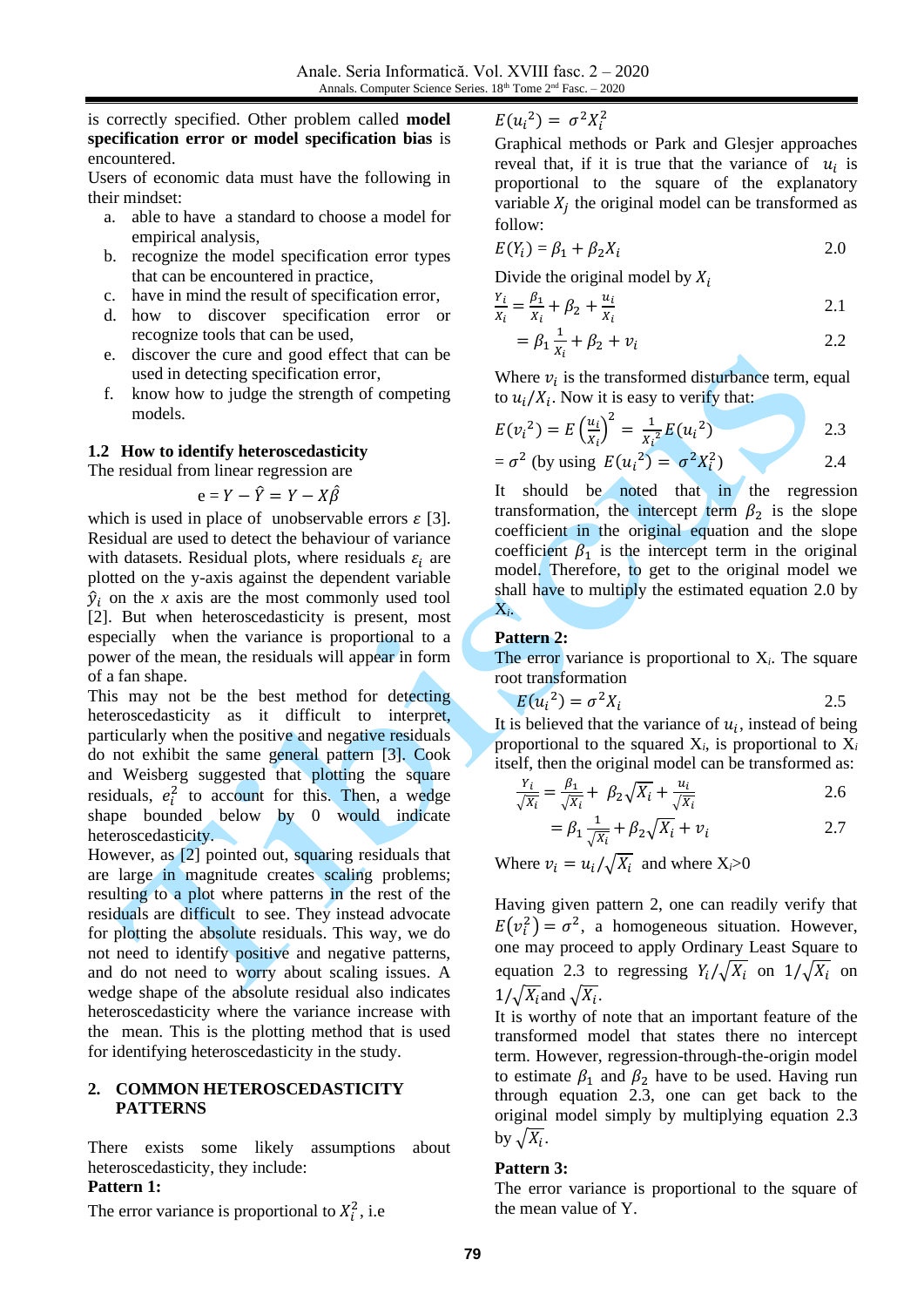$E(u_i^2) = \sigma^2[E(Y_i)]$ 

<sup>2</sup> 2.8

Equation 2.4 asserts that the variance of  $u_i$  is proportional to the square of the expected value of Y.

Therefore,

 $E(Y_i) = \beta_1 + \beta_2 X_i$  2.9

Now, if the original equation is transformed as follows:

$$
\frac{Y_i}{E(Y_i)} = \frac{\beta_1}{E(Y_i)} + \beta_2 \frac{X_i}{E(Y_i)} + \frac{u_i}{E(Y_i)}
$$
  
=  $\beta_1 \left(\frac{1}{E(Y_i)}\right) + \beta_2 \frac{X_i}{E(Y_i)} + v_i$  (2.10)

Where  $v_i = (u_i / E(\hat{Y}_i))$ . It can be seen that  $E(v_i^2) =$  $\sigma^2$ , that is, the disturbances  $v_i$  are homogenous. Hence, it is regression of equation 2.5 that will satisfy the homoscedastic assumption of the classical regression model.

The transformation in equation 2.5 is not operational because  $E(Y_i)$  depends in  $\beta_1$  and  $\beta_2$ , which are unknown. Of course, we have  $\hat{Y}_i$ . Then, using the estimated  $\hat{Y}_i$ , we transform our model to:

$$
\frac{Y_i}{\hat{Y}_i} = \beta_1 \left(\frac{1}{\hat{Y}_i}\right) + \beta_2 \left(\frac{X_i}{\hat{Y}_i}\right) + \nu_i
$$
 (2.11)

Where  $v_i = (u_i/\hat{Y}_i)$ . Though  $\hat{Y}_i$  are not exactly  $E(Y_i)$ , they are consistent estimators, that is, as the sample size increase indefinitely, they converge to true  $E(Y_i)$ . Hence, the transformation in equation 2.4 will perform satisfactory in practice if the sample size is reasonably large.

# **Pattern 4:**

The log transformation such as

 $\ln Y_i = \beta_1 + \beta_2 \ln X_i + u_i$  2.12

More often than not reduces heteroscedasticity compared with the regression

$$
Y_i = \beta_1 + \beta_2 X_i + u_i \tag{2.13}
$$

The result arises because log transformation is good at compressing the scales in which the variables are measured, thus, reduces a tenfold differences between two values to a twofold difference. For instance, figure 90 is ten time of figure 9 but In 90  $(-4.4998)$  is about twice as large as In 9 (=2.1972).

Another benefit of the log transformation is that the slope coefficient  $\beta_2$  measures the elasticity of Y with respect to X, that is, the percentage change in Y for a percentage change in X.

For example, if Y is consumption and X is income,  $\beta_2$  in equation 2.5 will measure income elasticity, whereas in the original model  $\beta_2$  measures only the rate of change of mean consumption for a unit change in income. It is one reason why the log models are quite popular in empirical econometrics [\[6\].](#page-7-1)

## **3. HETEROSCEDASTICTY TESTS**

## **Park Test:**

Park test made an assumption in his work that variance of the error term is proportional to the square of the independent variable [\[8\].](#page-7-5)

It also validates the graphical method by suggesting that  $\sigma_i^2$  serves the purpose of the explanatory variable  $X_i$ . He hereby suggested  $\sigma_i^2 = \sigma^2 X_i^{\beta} e^{\nu i}$  as the functional form.

or  $ln \sigma_i^2 = ln \sigma^2 + \beta ln X_i + v_i$ 

where  $v_i$  is the non-probabilistic disturbance term.

Since  $\sigma_i^2$  is generally not known, Park suggested using  $\hat{u}_i^2$  as a proxy and running the following regression:

In 
$$
\hat{u}_i^2 = In\sigma^2 + \beta InX_i + v_i
$$
  
=  $\alpha + \beta InX_i + v_i$  3.0  
3.1

If  $\beta$  reveals that it is statistically significant, it is an evidence that heteroscedasticity is present in the data,otherwise, we may accept the assumption of homogeneity. However, the Park test is a two-stage procedure. For the first stage, we run OLS regression not minding the heteroscedasticity issue. We obtain  $\hat{u}_i$  from the regression and then run the regression in the second stage.

It should be noted that empirically pleading, the Park test has some difficulties. Goldfield and Quandt have argued that the error term  $v_i$  entering into  $In\hat{u}_i^2 = In\sigma^2 + \beta InX_i + v_i$  may not meet the Ordinary least square assumptions and may itself be heterogeneous. Nevertheless, as a powerful explanatory method, we may use the Park Test.

Park test is used for heteroscedasticity when one has some variable Z that one thinks might explain the different variances of the residuals.

There are different forms of Park test, the log form is the commonest of all and is the one described here, where:  $log (Residual^2) = b(intexcept) + slope log(X)$ , yet, another form can still be used theoretically, just like the linear form Residual<sup>2</sup>=  $b+m(X)$ . The linear form is closely similar to the Breuch Pagan test.

# **Steps for running Park Test**

**Step 1:** On the data, run ordinary least squares and be sure that the regression produces a table of residuals.

**Step 2:** The residuals from step 1 should be squared **Step 3:** The natural log of the squared residuals from step 2 should taken

**Step 4:** The natural log of Z should be taken and the variable which you suspect is causing the heteroscedasticity behaviour

**Step 5:** Run Ordinary least square once again for the natural log of Z (step 4) against the natural log of the squared residuals (step 3). In other words, log of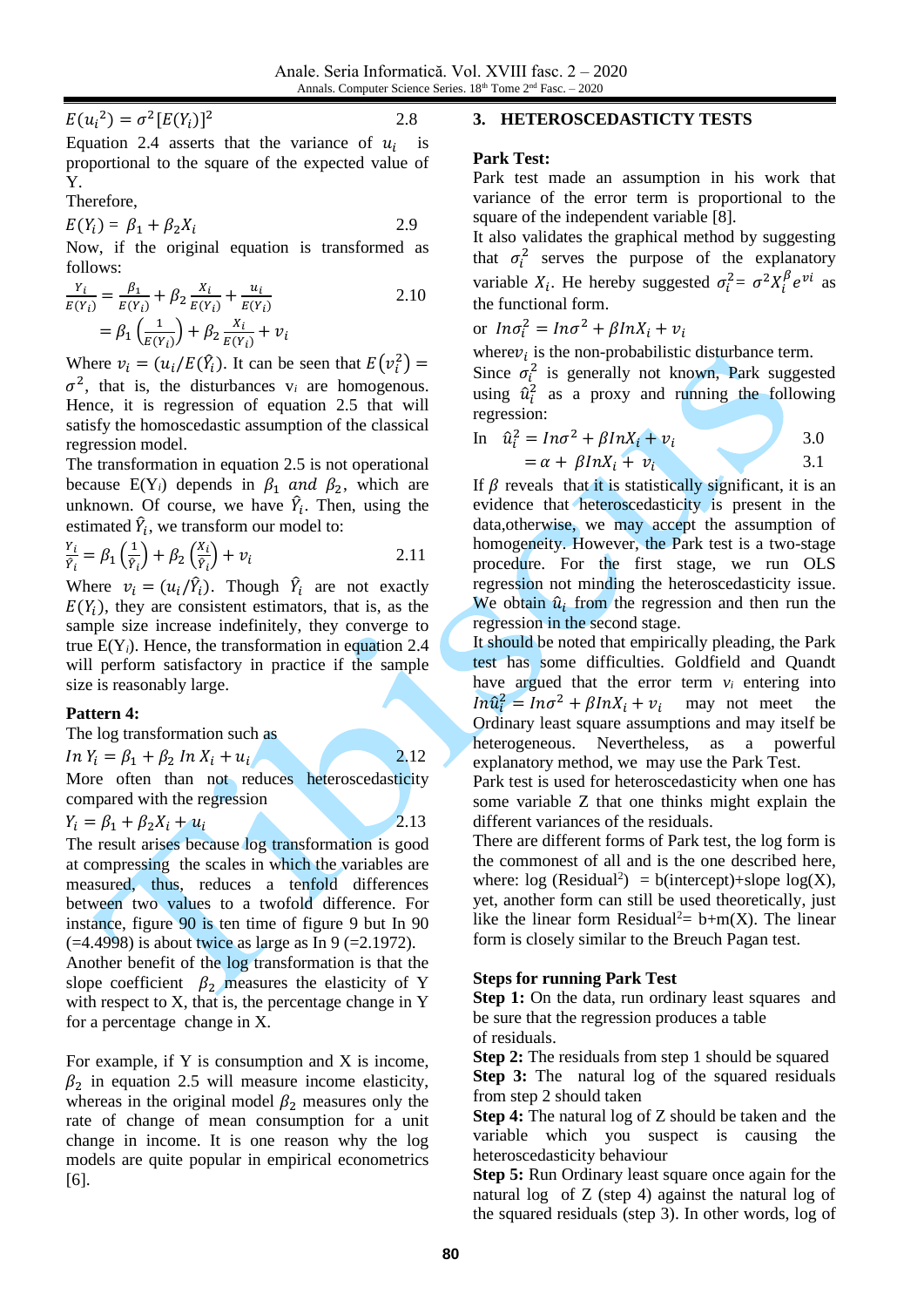Z is your independent variable and log (residuals') is the dependent variable for the regression.

**Step 6:** Calculate the t-Statistic for the Z variable and note that large t-statistic indicates the presence of heteroscedasticity.

#### **Glejser Test:**

The test is just like Park test. After one must have obtained the residuals  $\hat{u}_i$  from the ordinary least square regression, Glejser suggested regressing the absolute values of  $\hat{u}_i$  on the X variables that are thought to be closely related to  $\sigma_i^2$ . The Glejser test places weaker restrictions on the shape of error distribution under the null hypothesis than Breusch and Pagan (1979) test based on normal likelihood function (Machado, 2000). It uses the following functional forms:

$$
|\hat{u}_i| = \beta_1 + \beta_2 X_i + v_i \tag{3.2}
$$

$$
|\hat{u}_i| = \beta_1 + \beta_2 \sqrt{X_i + v_i}
$$
 3.3

$$
|\hat{u}_i| = \beta_1 + \beta_2 \frac{1}{\chi_i} + v_i
$$
 3.4

$$
|\hat{u}_i| = \beta_1 + \beta_2 \frac{1}{\sqrt{x_i}} + v_i
$$

$$
|\hat{u}_i| = \sqrt{\beta_1 + \beta_2 X_i} + v_i
$$
 3.6

$$
|\hat{u}_i| = \sqrt{\beta_1 + \beta_2 X_i^2 + v_i}
$$
 3.7

Thus,  $v_i$  is the error term.

Also, as an empirical matter is concerned, Glejser test approach can be used. But Goldfeld and Quandt pointed out that error term *v<sup>i</sup>* has some problems in that its expected value is nonzero, it is serially correlated and at the same time ironically heterogeneous.

Another problem of Glejser method is that the models such as:

$$
|\hat{u}_i| = \beta_1 + \beta_2 X_i + v_i
$$
3.8  
and

$$
|\hat{u}_i| = \sqrt{\beta_1 + \beta_2 X_i^2 + v_i}
$$
 are nonlinear in the

parameters, therefore, it cannot be estimated with the usual Ordinary least square procedure. For large samples, Glejser has found that the first four of the proceeding models give generally pleasant result in detecting heteroscedasticity. Practically, Glejser technique may be used for both large and small sample strictly as a qualitative device to be aware of heteroscedasticity.

## **Breusch-Pagan Test**

The accomplishment of the Goldfeld-Quandt test depends both on the value of c (the number of central observations to be omitted) and identification of the correct X variable with which to order the observations. The Breusch-Pagan tests the null hypothesis that the residuals' variances are unrelated to a set of explanatory variables versus the alternative hypothesis that the residuals' variances are parametric function of the predictor variable (Andreas .G, 2016). We can do away with the limitations of this test provided we consider the Breusch-Pagan Godfrey (BPG) test.

This test can be illustrated by considering the kvariable linear regression model.

$$
Y_i = \beta_i + \beta_2 X_{2i} + \ldots + \beta_k X_{ki} + \nu_i \tag{3.9}
$$

Assume that the error variance  $\sigma_i^2$  is described as:  $\sigma_i^2 = f(\alpha_1 + \alpha_2 Z_{2i} + \ldots + \sigma_m Z_{mi})$ 

where 
$$
\sigma_i^2
$$
 is a linear function of the Z's.

If  $\alpha_2 = \alpha_3 = ... = \sigma_m = 0$ ,  $\sigma_i^2 = \alpha_1$ 

which is a constant. Therefore, to test whether  $\sigma_i^2$  is homogeneous, one can test the hypothesis that  $\alpha_2$  =  $\alpha_3 = ... = \alpha_m = 0$ . This is the brain behind the Breusch-Pagan Test. The actual test procedure is as follows.

**Step 1:** Calculate  $Y_i = \beta_1 + \beta_2 X_{2i} + \cdots + \beta_k X_{ki} + \cdots$  $u_i$  by ordinary least square and obtain the residuals  $\hat{u}_1, \hat{u}_2, \ldots, \hat{u}_n$ 

**Step 2:** Find 
$$
\bar{\sigma}^2 = \sqrt{\frac{\hat{u}_i^2}{n}}
$$
.

It should noted that OLS estimator is  $\sum_{i=1}^{\infty} \frac{\hat{u}_i^2}{n}$  $n-k$ **Step 3:** Construct variables  $p_i$  defined as:

$$
p_i = \left.\hat{u}_i^2\right/_{\bar{\sigma}^2}
$$

which is simply each residual square divided by  $\bar{\sigma}^2$ **Step 4:** Regress  $p_i$  thus constructed on the Z's as

$$
p_i = \alpha_1 + \alpha_2 Z_{2i} + \ldots + \alpha_m Z_{mi} + v_i
$$

where  $v_i$  is the residual term of this regression.

**Step 5:** Obtain the explained sum of squares from  $p_i = \alpha_1 + \alpha_2 Z_{2i} + \cdots + \alpha_m Z_{mi} + v_i$ and define as:

$$
\theta = \frac{1}{2(ESS)}
$$

Assuming  $u_i$  are normally distributed, one can show that if there is homoscedasticand if the sample size n increases indefinitely, then:

$$
\theta{\sim}\chi^2_{m-1}
$$

That is  $\theta$  follows the chi-square distribution with (m-1) degree of freedom.

Therefore, if in an application the compound  $\theta = \chi^T 2$ ) exceeds the critical  $\chi^2$  value at the chosen level of significance, one can reject the hypothesis of homogeneity, or else, do not reject it.

## **White Test**

Do not forget that Goldfeld-Quandt test requires reordering of observations with respect to the X variable that supposedly bring about heteroscedasticity or the BPG test, which is eventually sensitive to the normality assumption while the general test of homoscedastic proposed by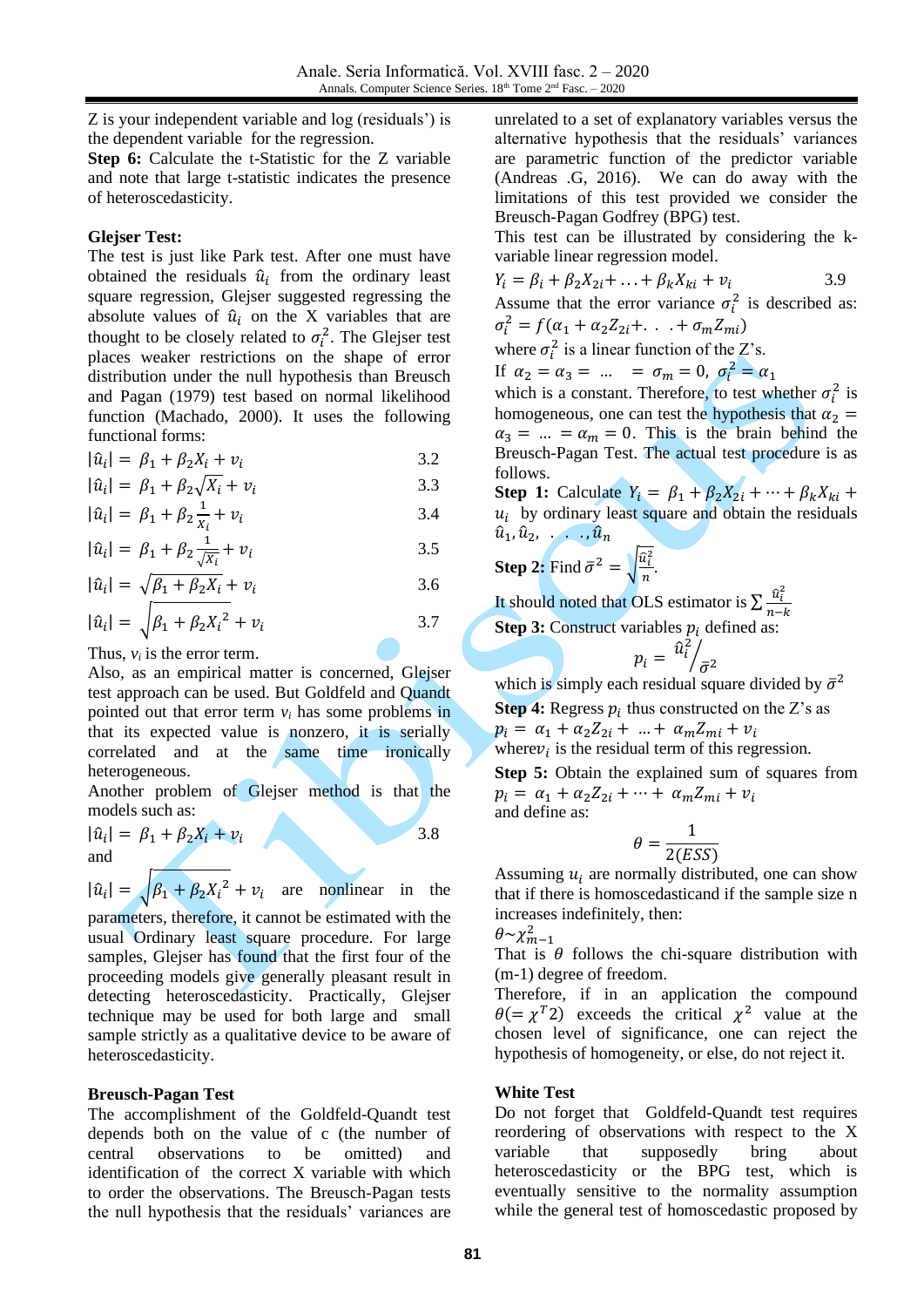White does not rely on the normality assumption and is easy to carryout.

Consider three-variable regression model,

$$
Y_i = \beta_1 + \beta_2 X_{2i} + \beta_3 X_{3i} + u_i \tag{3.10}
$$

The White test proceeds is as follows:

**Step 1:** Having given the data, we calculate  $Y_i =$  $\beta_1 + \beta_2 X_{2i} + \beta_3 X_{3i} + u_i$  and get the residuals,  $\hat{u}_i$ **Step 2:** We can then run the following auxiliary regression.

$$
\hat{u}_i^2 = \alpha_1 + \alpha_2 X_{2i} + \alpha_3 X_{3i} + \alpha_4 X_{2i}^2 + \alpha_5 X_{3i}^2 + \alpha_6 X_{2i} X_{3i} + vi
$$

It means that the squared residuals from the original regression are regressed on the original X variables or regressors, the squared values and the cross product(s) of the regressors. Higher powers of regressors can also be introduced.

It is observed that there is a constant term in this equation even through the original regression may or may not contain it. Obtain the  $\mathbb{R}^2$  from this (auxiliary) regression.

**Step 3:**Under the null hypothesis that there is no heteroscedasticity, it can be shown that sample size(n) times that  $R^2$  obtained from the auxiliary regression asymptotically follows the chi-square distribution with degree of freedom equal to the number of regressors (excluding the constant term) in the auxiliary regression. That is,

n. R $^2 \sim \chi^2_{df}$ 

Where df is defined previously.

**Step 4:** it should be noted that in as much as the chisquare value obtained in  $n \cdot R^2 \sim \chi_{df}^2$  is greater than the critical chi-square value at the chosen level of significance, it can hereby be concluded that there is heteroscedasticity. If it is not greater than the critical chi- square value, there is heteroscedasticity, which is to say that in the auxiliary regression

$$
Y_i = \beta_1 + \beta_2 X_{2i} + \beta_3 X_{3i} + u_i,
$$

$$
\alpha_2=\alpha_3=\alpha_4=\alpha_5=\alpha_6=0
$$

If a model has several regressors, then introducing all the regressors, their squared (or higher-powered) terms and their cross products can quickly consume degree of freedom. Therefore, one must use caution in using the test.

This test can either be a test of heteroscedasticity or specification error and sometimes both. It has been proved that if no cross-product terms are present in the White test procedure, then it is a test of pure heteroscedasticity. If cross-product terms are present, then it is a test of both heteroscedasticity and specification bias.

White test has the:

- 1. It will not force you to specify a model of the structure of the heteroscedasticity, if it is present.
- 2. It is based on the assumption that the errors are normally distributed.

3. It will tests if truly the presence of heteroscedasticity will cause the ordinary least square formula for the variances and the covariances of the estimates to be inconsistence.

## **Goldfeld-Quandt Test:**

This test is used specifically it is assumes that the heteroscedasticity variance,  $\sigma_i^2$  is positively related to one of the explanatory variance in the regression model. For clarity, let us consider the two-variable model:

$$
Y_i = \beta_1 + \beta_2 X_i + u_i \tag{3.11}
$$

Suppose  $\sigma_i^2$  is positively related as *Xi*,  $\sigma_i^2 = \sigma^2 X_i^2$ Where  $\sigma^2$  is a constant.

Assume  $\sigma_i^2 = \sigma^2 X_i^2$  reveals that  $\sigma_i^2$  is proportional to the square of the X variable.

If  $\sigma_i^2 = \sigma^2 X_i^2$  is appropriate, it would mean  $\sigma_i^2$ would be larger, the larger the values of  $X_i$ . If that is the result, it indicates that heteroscedasticity is most likely to be present in the model. To verify this assertion, Goldfeld and Quandt suggest the following steps:

**Step 1:** Start the ranking of the observations according to the values of *X<sup>i</sup>* right from the beginning with the lowest X value.

**Step 2:** Ignore c central observations, where c is specific a priori and divide the remaining (n-c) observations into two groups each of  $\frac{(n-c)}{2}$ observations.

**Step 3:** Fit separately ordinary least square regressions to the first  $\frac{(n-c)}{2}$  observations and the last  $(n-c)$  $\frac{2}{2}$  observations and find the respective residual sums of squares  $RSS<sub>1</sub>$  and  $RSS<sub>2</sub>$ ,  $RSS<sub>1</sub>$  representing the RSS from the regression corresponding to the smaller  $X_i$  value (the small variance group) and  $RSS<sub>2</sub>$  that from the larger  $X<sub>i</sub>$  values (the large variance group). These RSS each have:

$$
\frac{n-c}{2} - k \quad \text{or } \left(\frac{n-c-2k}{2}\right) df
$$

Where k is the number of parameters to be estimated including the intercept.

**Step 4:** Compute the ratio

$$
\lambda = \frac{RSS_2}{df} / \frac{RSS_1}{df}
$$

If  $u_i$  are assumed to be normally distributed (which we usually do) and if the assumption of homoscedasticis valid, then it can shown that  $\lambda$ follows F distribution with numerator and denominator df each of  $\left(\frac{n-c-2k}{2}\right)$  $\frac{z-z\kappa}{2}$ ).

If in an application, the computed  $\lambda$  exceeds that of the critical F at the chosen level of significance, we can reject the hypothesis of homoscedasticity,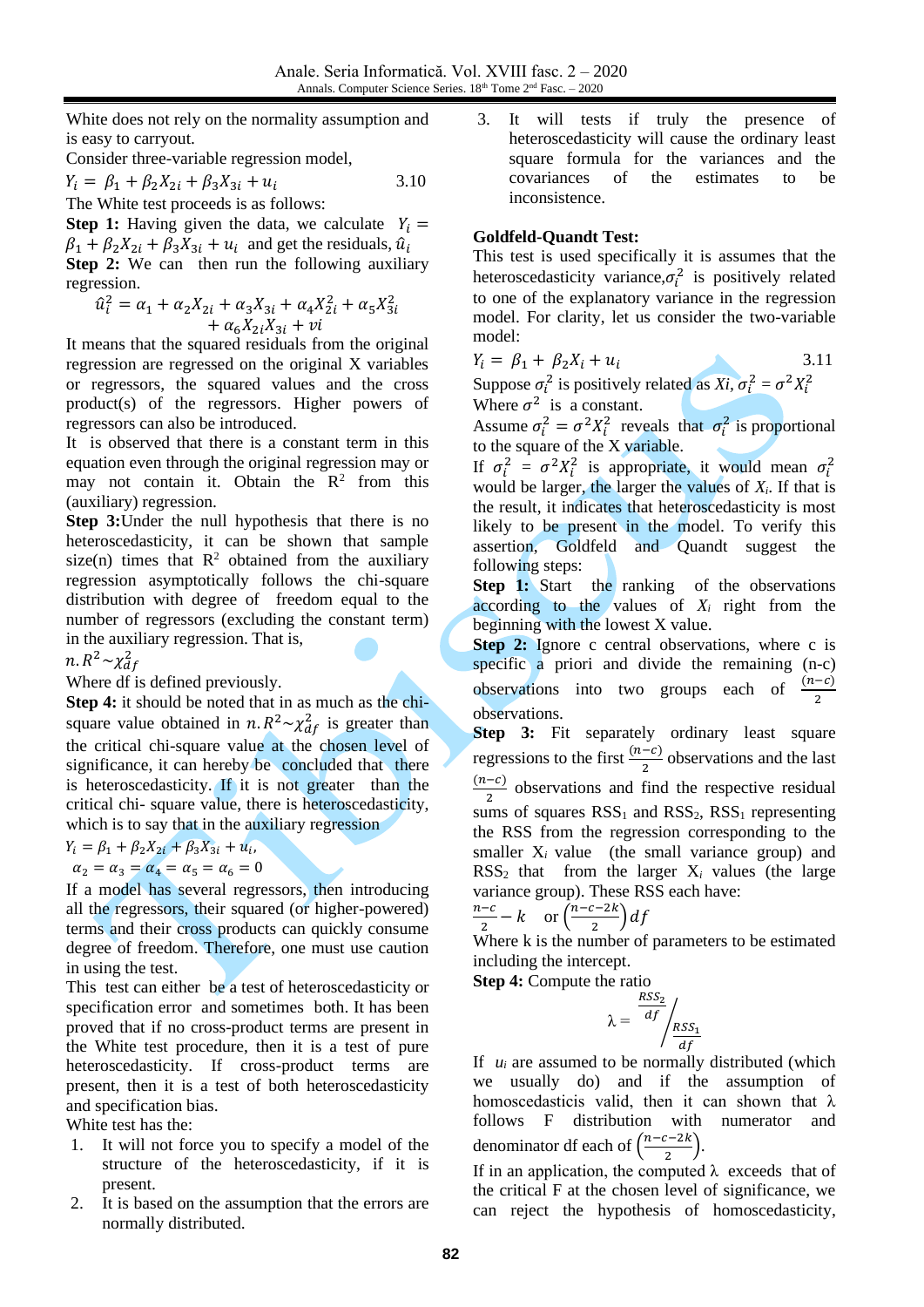meaning that heteroscedasticity is more like to be present.

It should be noted that c central observations are omitted to sharpen the difference between the small variance group (i.e  $RSS<sub>1</sub>$ ) and the large variance group (i.e  $RSS<sub>2</sub>$ ). But the ability of the Goldfield-Quandt test to do this successfully depends on how c is chosen.

Practically, the power of the test depends on how c is chosen. In statistics, the power of a test is measured by the probability of rejecting the null hypothesis when it is false [i.e by 1-Prob(type II error)].

However, it may be noted that in case there is more than one X variable in the model, the ranking of observations, the first step in the test can be done according to any one of them. Thus in the model:

$$
Y_i = \beta_1 + \beta_2 X_{2i} + \beta_3 X_{3i} + \beta_4 X_{4i} + u_i
$$

This test is applicable for large sample and it assumes that the observations must be at least twice as many as the parameters to be estimated. The test also assumes normality and serial independent error terms. It compares the variance of error terms across discrete subgroup [\[5\].](#page-7-6)

#### **4. ANALYSIS AND RESULTS**

Homoscedasticdatasets of 20, 30, 40, 50, 60, 70, 80 90 and 100 observations were simulated respectively and the number of times in percentage that Breusch-Pagan test, White test, Goldfeld test, Park test and Glejser test reject null hypothesis were noted using power test when  $alpha = 0.05$  and the test with the highest number of percentage indicate the best test to detect homogeneity.

In the same vein, Homoscedasticdatasets of 20, 30, 40, 50, 60, 70, 80 90 and 100 observations were simulated respectively and the number of time that Breusch- Pagan test, White test, Goldfeld test, Park test and Glejser test reject null hypothesis were noted, for low level of heteroscedasticity, when alpha  $= 0.05$ , for mild level of heteroscedasticity and high level of heteroscedasticity. The test with the highest percentage indicates the best test among the selected tests. The results obtained from the simulation study are in percentage as shown below:

| <b>Table 4.1:</b> Empirical type I Error at alpha $= 0.05$ |
|------------------------------------------------------------|
|------------------------------------------------------------|

| <b>Sample</b><br>size | <b>Breusch</b><br>-Pagan | White | Goldfield | Park | Glejser |
|-----------------------|--------------------------|-------|-----------|------|---------|
| 20                    | 4.2                      | 3.1   | 4.3       | 5.3  | 7.1     |
| 30                    | 5.1                      | 5.7   | 5.7       | 4.6  | 8.8     |
| 40                    | 4.6                      | 5.5   | 5.2       | 5.7  | 8.5     |
| 50                    | 6.1                      | 4.7   | 4.7       | 4.8  | 10.0    |
| 60                    | 4.4                      | 4.6   | 4.8       | 4.9  | 8.6     |
| 70                    | 4.0                      | 5.2   | 3.8       | 4.9  | 9.6     |
| 80                    | 4.4                      | 4.2   | 5.3       | 3.5  | 8.7     |
| 90                    | 5.5                      | 5.4   | 5.4       | 4.5  | 9.8     |
| 100                   | 5.4                      | 4.3   | 4.8       | 5.9  | 10.5    |



Figure 4.1: Empirical Type I Error at  $alpha = 0.05$ 

Table 4.1 and figure 4.1 show the empirical type I error rate for the five tests. The scenario corresponds to the case where a homoscedastic model was simulated and each test was carried out on the model residual. At each sample size, each test was repeated 1000 times and the percentage of rejection was computed over the 1000 trials. On the average , Breusch-Pagan test, White test, Goldfeld test and Park test yield an empirical type I error rate of about 5% which shows that the tests are invalid since the values obtained are not close to the imposed 5% level. However, for Glejser test, the average empirical type 1 error rate for the test rejects more than expected. This suggests that care should be taken while using the Glejser test as a homoscedastic scenario may be considered heteroscedastic.

**Table 4.2:** Empirical Power at low heteroscedasticity level at alpha  $= 0.05$ 

| Sample<br>size | <b>Breusch</b><br>-Pagan | White | Goldfield | Park | <b>Glejser</b> |
|----------------|--------------------------|-------|-----------|------|----------------|
| 20             | 22.4                     | 14.2  | 5.7       | 19.5 | 28.9           |
| 30             | 37.8                     | 26.5  | 5.9       | 30.1 | 49.6           |
| 40             | 50.1                     | 37.2  | 5.8       | 40.7 | 62.2           |
| 50             | 61.9                     | 51.2  | 6.1       | 47.6 | 75.5           |
| 60             | 71.9                     | 63.1  | 7.2       | 58.2 | 85.4           |
| 70             | 78.3                     | 73.2  | 5.6       | 65.9 | 91.7           |
| 80             | 85.0                     | 82.0  | 6.7       | 71.7 | 95.7           |
| 90             | 89.9                     | 88.2  | 6.6       | 80.0 | 96.9           |
| 100            | 93.6                     | 93.1  | 4.5       | 83.4 | 98.6           |



Figure 4.2: Empirical Power at low Heteroscedasticity level at alpha  $= 0.05$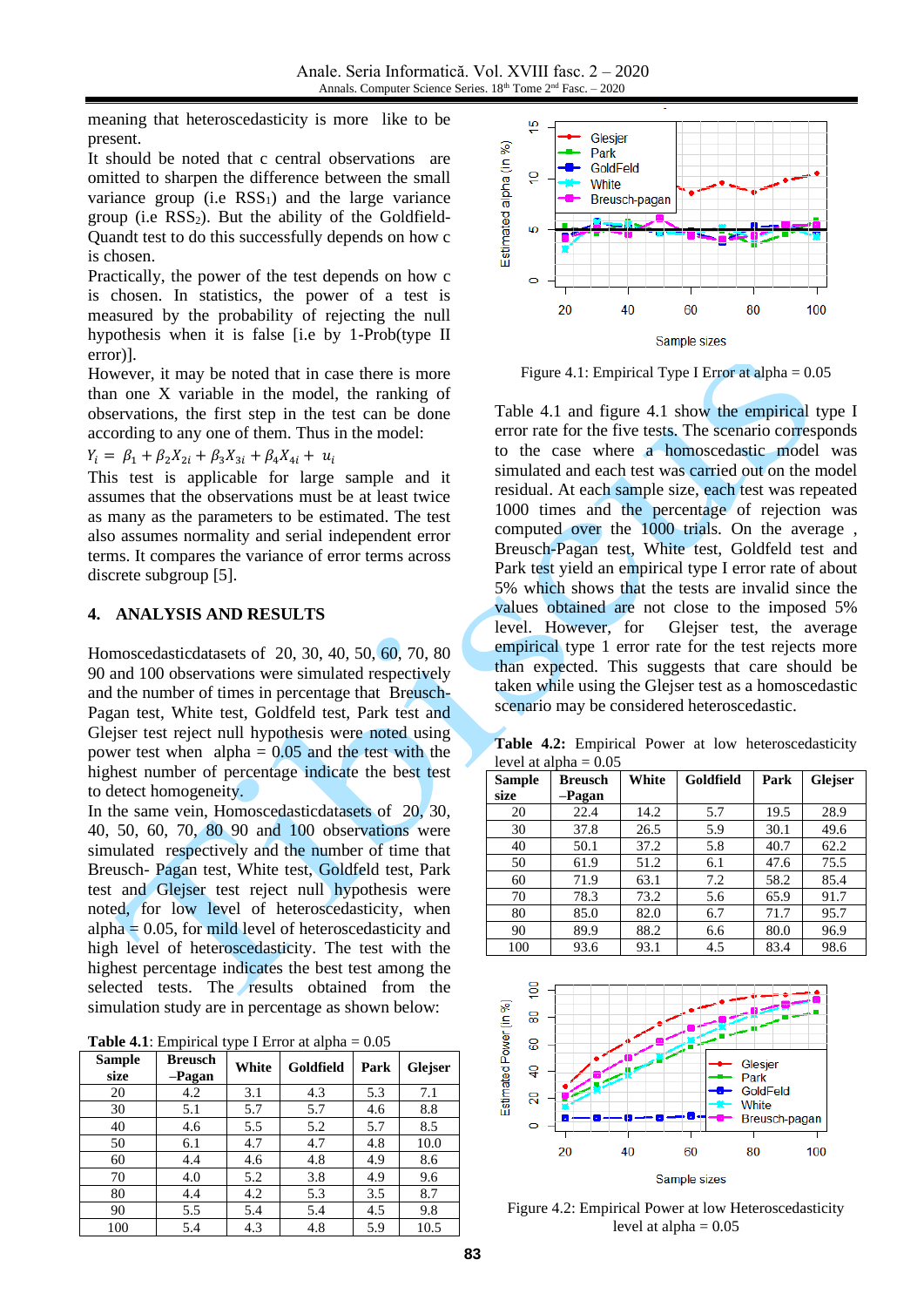Table 4.2 and figure 4.2 show empirical power of the selected test at low heteroscedasticity level. Here, low heteroscedasticity model was simulated and each test was carried out on the model residual. Each test was repeated 1000 times at each sample size and the percentage of rejection was computed over the 1000 trials. On the long run, all the tests except Goldfeld increase as the powers increase, it shows that the test are valid. However, Glejser test is the best test among all because it has the highest power.

**Table 4.3:** Empirical Power at mild heteroscedasticity level at alpha  $= 0.05$ 

| <b>Sample</b> | <b>Breusch</b> | White | Goldfield | Park  | <b>Glejser</b> |
|---------------|----------------|-------|-----------|-------|----------------|
| size          | -Pagan         |       |           |       |                |
| 20            | 57.9           | 40.2  | 7.1       | 52.6  | 74.8           |
| 30            | 81.7           | 70.8  | 8.0       | 78.9  | 95.1           |
| 40            | 92.7           | 87.9  | 8.5       | 89.6  | 99.1           |
| 50            | 97.8           | 96.7  | 7.6       | 97.3  | 99.8           |
| 60            | 99.4           | 99.5  | 7.3       | 98.5  | 100.0          |
| 70            | 99.7           | 99.6  | 7.4       | 99.7  | 100.0          |
| 80            | 100.0          | 100.0 | 8.2       | 99.8  | 100.0          |
| 90            | 100.0          | 100.0 | 7.7       | 100.0 | 100.0          |
| 100           | 100.0          | 100.0 | 8.2       | 100.0 | 100.0          |



Sample sizes

Figure 4.3: Empirical Power at Mild Heteroscedasticity level at alpha  $=0.05$ 

Table 4.3 and figure 4.3 show empirical power of the selected tests at mild heteroscedasticity level. The scenario corresponds to the case where a mild heteroscedasticity model was simulated and each test was carried out on the model residual. On each sample size, each test was repeated 1000 times and the percentage of rejection was computed over the 1000 trials. All the tests except Goldfeld behave similarly with a minimum sample size 40 required to achieve a reasonable power of at least 80%. At the sample size of 40, the most powerful test of the four tests is Glejser and likewise on average the best test. However, care should be taken in considering the fact that Glejser test rejects more than expected which is the basis, the best test for mild heteroscedasticity is Breusch-Pagan for a reasonable sample size of 40. At sample size above 40, all the tests except Goldfeld behave similarly with their respective power.

**Table 4.4:** Empirical Power at high heteroscedasticity level at alpha  $= 0.05$ 

| <b>Sample</b> | <b>Breusch</b> | White | Goldfield | Park  | Glejser |
|---------------|----------------|-------|-----------|-------|---------|
| size          | -Pagan         |       |           |       |         |
| 20            | 93.6           | 80.8  | 9.7       | 90.6  | 99.3    |
| 30            | 99.7           | 97.5  | 9.3       | 98.5  | 100.0   |
| 40            | 100.0          | 99.6  | 9.4       | 99.6  | 100.0   |
| 50            | 100.0          | 99.9  | 12.1      | 99.9  | 100.0   |
| 60            | 100.0          | 100.0 | 9.9       | 100.0 | 100.0   |
| 70            | 100.0          | 100.0 | 10.6      | 100.0 | 100.0   |
| 80            | 100.0          | 100.0 | 12.6      | 100.0 | 100.0   |
| 90            | 100.0          | 100.0 | 11.2      | 100.0 | 100.0   |
| 100           | 100.0          | 100.0 | 13.7      | 100.0 | 100.0   |



Figure 4.4: Empirical Power at High Heteroscedasticity level at alpha  $=0.05$ 

Table 4.4 and figure 4.4 show empirical power at high heteroscedasticity level at alpha  $= 0.05$ , high heteroscedasticity model was simulated and each test was carried out on the model residual. At each sample size, each test was repeated 1000 times and the percentage of rejection was computed over 1000 trials. The power value of all the tests except Goldfeld test are considered to be adequate because they are more than 80%, it shows that we have 80% chance of detecting a different between population mean and the target when a difference actually exist. The highest sensitivity power of Glejser test makes it to be the best.

#### **5. SUMMARY OF RESULTS**

For table 4.1, the focus was to assess the validity of the test by comparing the empirical type I error with the imposed 0.05, the results show that the best test is the test with the highest power.

For table 4.2, the power at low heteroscedasticity level was compared and found out that at various sample sizes, the best test is the test with highest power at various level and sample sizes.

For table 4.3, the power at mild heteroscedasticity level was compared and found out that at various sample sizes, the best test is the test with highest power at various level and sample sizes.

For table 4.4, the power at high heteroscedasticity level was compared and found out that at various